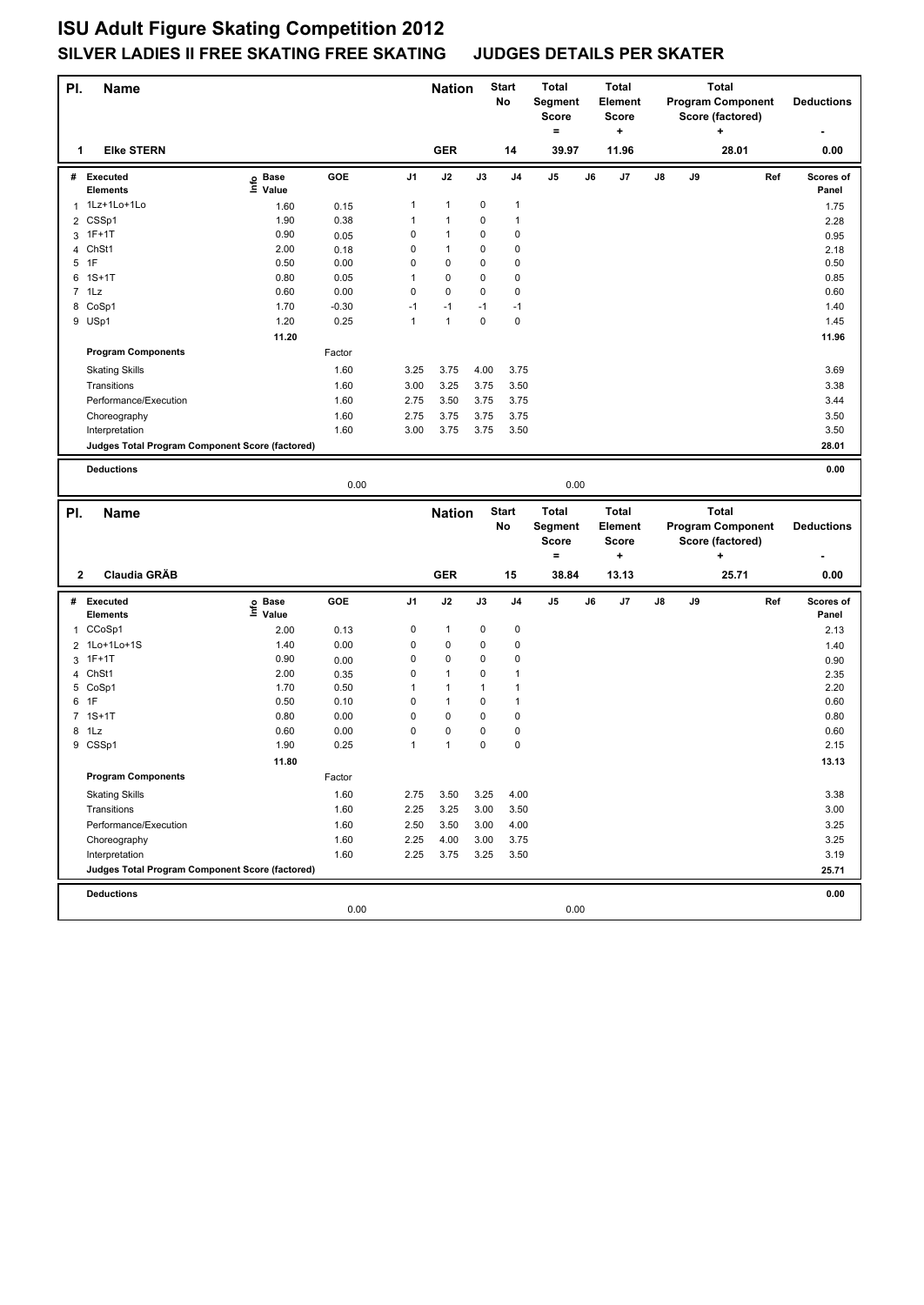| PI.            | Name                                            |    |                      |         |                | <b>Nation</b> |             | <b>Start</b><br>No | <b>Total</b><br>Segment<br><b>Score</b><br>٠ |    | <b>Total</b><br>Element<br><b>Score</b><br>÷ |    |    | <b>Total</b><br><b>Program Component</b><br>Score (factored)<br>٠ |     | <b>Deductions</b>  |
|----------------|-------------------------------------------------|----|----------------------|---------|----------------|---------------|-------------|--------------------|----------------------------------------------|----|----------------------------------------------|----|----|-------------------------------------------------------------------|-----|--------------------|
| 3              | <b>Nina VON EHR</b>                             |    |                      |         |                | <b>GER</b>    |             | 10                 | 36.74                                        |    | 11.11                                        |    |    | 25.63                                                             |     | 0.00               |
| #              | Executed<br><b>Elements</b>                     | ۴e | <b>Base</b><br>Value | GOE     | J <sub>1</sub> | J2            | J3          | J <sub>4</sub>     | J <sub>5</sub>                               | J6 | J7                                           | J8 | J9 |                                                                   | Ref | Scores of<br>Panel |
|                | 1 1F+1Lo                                        |    | 1.00                 | 0.10    | 1              | $\mathbf{1}$  | $\pmb{0}$   | $\pmb{0}$          |                                              |    |                                              |    |    |                                                                   |     | 1.10               |
| $\overline{2}$ | 1S                                              |    | 0.40                 | 0.00    | 0              | $\mathbf 0$   | 0           | 0                  |                                              |    |                                              |    |    |                                                                   |     | 0.40               |
|                | 3 1Lz+1T+1Lo                                    | e  | 1.50                 | $-0.13$ | $-1$           | $-1$          | $-2$        | $-1$               |                                              |    |                                              |    |    |                                                                   |     | 1.37               |
| 4              | SSp1                                            |    | 1.30                 | 0.25    | 0              | $\mathbf{1}$  | 0           | 1                  |                                              |    |                                              |    |    |                                                                   |     | 1.55               |
| 5              | ChSt1                                           |    | 2.00                 | 0.00    | 0              | $\mathbf 0$   | $\Omega$    | 0                  |                                              |    |                                              |    |    |                                                                   |     | 2.00               |
| 6              | 1F                                              |    | 0.50                 | 0.00    | 0              | $\mathbf 0$   | 0           | 0                  |                                              |    |                                              |    |    |                                                                   |     | 0.50               |
| $\overline{7}$ | CUSp1                                           |    | 1.70                 | 0.00    | 0              | $\mathbf 0$   | $\mathbf 0$ | $\mathbf 0$        |                                              |    |                                              |    |    |                                                                   |     | 1.70               |
|                | 8 1Lz+1T                                        | e  | 1.00                 | $-0.13$ | $-1$           | $-1$          | $-2$        | $-1$               |                                              |    |                                              |    |    |                                                                   |     | 0.87               |
|                | 9 CCoSp1                                        |    | 2.00                 | $-0.38$ | $-1$           | $-2$          | $-1$        | $-1$               |                                              |    |                                              |    |    |                                                                   |     | 1.62               |
|                |                                                 |    | 11.40                |         |                |               |             |                    |                                              |    |                                              |    |    |                                                                   |     | 11.11              |
|                | <b>Program Components</b>                       |    |                      | Factor  |                |               |             |                    |                                              |    |                                              |    |    |                                                                   |     |                    |
|                | <b>Skating Skills</b>                           |    |                      | 1.60    | 2.50           | 3.25          | 3.75        | 3.75               |                                              |    |                                              |    |    |                                                                   |     | 3.31               |
|                | Transitions                                     |    |                      | 1.60    | 2.75           | 3.00          | 3.50        | 3.25               |                                              |    |                                              |    |    |                                                                   |     | 3.13               |
|                | Performance/Execution                           |    |                      | 1.60    | 2.50           | 2.75          | 3.50        | 3.50               |                                              |    |                                              |    |    |                                                                   |     | 3.06               |
|                | Choreography                                    |    |                      | 1.60    | 2.75           | 3.50          | 3.50        | 3.75               |                                              |    |                                              |    |    |                                                                   |     | 3.38               |
|                | Interpretation                                  |    |                      | 1.60    | 2.50           | 3.00          | 3.50        | 3.50               |                                              |    |                                              |    |    |                                                                   |     | 3.13               |
|                | Judges Total Program Component Score (factored) |    |                      |         |                |               |             |                    |                                              |    |                                              |    |    |                                                                   |     | 25.63              |
|                | <b>Deductions</b>                               |    |                      |         |                |               |             |                    |                                              |    |                                              |    |    |                                                                   |     | 0.00               |
|                |                                                 |    |                      | 0.00    |                |               |             |                    | 0.00                                         |    |                                              |    |    |                                                                   |     |                    |

e Jump take off with wrong edge

| PI.            | <b>Name</b>                                     |                            |         |                | <b>Nation</b> |             | <b>Start</b><br><b>No</b> | <b>Total</b><br>Segment<br><b>Score</b> |    | <b>Total</b><br>Element<br><b>Score</b> |            |    | <b>Total</b><br><b>Program Component</b><br>Score (factored) |     | <b>Deductions</b>  |
|----------------|-------------------------------------------------|----------------------------|---------|----------------|---------------|-------------|---------------------------|-----------------------------------------|----|-----------------------------------------|------------|----|--------------------------------------------------------------|-----|--------------------|
| 4              | <b>Shirley BERGER-KROP</b>                      |                            |         |                | <b>GER</b>    |             | 8                         | ۰<br>36.34                              |    | ÷<br>12.04                              |            |    | ÷<br>24.30                                                   |     | ٠<br>0.00          |
| #              | Executed<br><b>Elements</b>                     | <b>Base</b><br>١m<br>Value | GOE     | J <sub>1</sub> | J2            | J3          | J <sub>4</sub>            | $\mathsf{J}5$                           | J6 | J7                                      | ${\sf J8}$ | J9 |                                                              | Ref | Scores of<br>Panel |
| 1              | 1S                                              | 0.40                       | 0.00    | 0              | $\mathbf 0$   | $\mathbf 0$ | $\mathbf 0$               |                                         |    |                                         |            |    |                                                              |     | 0.40               |
| 2              | CSSp1                                           | 1.90                       | 0.13    | 0              | $\mathbf{1}$  | 0           | $\pmb{0}$                 |                                         |    |                                         |            |    |                                                              |     | 2.03               |
| 3              | $1F+1Lo$                                        | 1.00                       | 0.05    | 0              | $\mathbf{1}$  | $\Omega$    | $\pmb{0}$                 |                                         |    |                                         |            |    |                                                              |     | 1.05               |
| 4              | CCoSp1                                          | 2.00                       | $-0.08$ | 0              | $\mathbf 0$   | $-1$        | $\mathbf 0$               |                                         |    |                                         |            |    |                                                              |     | 1.92               |
| 5              | ChSt1                                           | 2.00                       | 0.35    | $\Omega$       | $\mathbf{1}$  | $\Omega$    | $\mathbf{1}$              |                                         |    |                                         |            |    |                                                              |     | 2.35               |
| 6              | $1Lz+1T$                                        | 1.00                       | $-0.03$ | $-1$           | $\mathbf 0$   | $\mathbf 0$ | $\pmb{0}$                 |                                         |    |                                         |            |    |                                                              |     | 0.97               |
| $\overline{7}$ | 1S+1T+1Lo                                       | 1.30                       | $-0.03$ | $\Omega$       | $\Omega$      | $-1$        | $\mathbf 0$               |                                         |    |                                         |            |    |                                                              |     | 1.27               |
| 8              | 1F                                              | 0.50                       | 0.00    | 0              | $\mathbf 0$   | $\mathbf 0$ | $\mathbf 0$               |                                         |    |                                         |            |    |                                                              |     | 0.50               |
| 9              | CoSp1                                           | 1.70                       | $-0.15$ | 0              | $-1$          | 0           | $-1$                      |                                         |    |                                         |            |    |                                                              |     | 1.55               |
|                |                                                 | 11.80                      |         |                |               |             |                           |                                         |    |                                         |            |    |                                                              |     | 12.04              |
|                | <b>Program Components</b>                       |                            | Factor  |                |               |             |                           |                                         |    |                                         |            |    |                                                              |     |                    |
|                | <b>Skating Skills</b>                           |                            | 1.60    | 2.75           | 3.50          | 3.00        | 3.50                      |                                         |    |                                         |            |    |                                                              |     | 3.19               |
|                | Transitions                                     |                            | 1.60    | 2.50           | 3.00          | 2.50        | 3.25                      |                                         |    |                                         |            |    |                                                              |     | 2.81               |
|                | Performance/Execution                           |                            | 1.60    | 2.50           | 3.25          | 2.50        | 3.50                      |                                         |    |                                         |            |    |                                                              |     | 2.94               |
|                | Choreography                                    |                            | 1.60    | 2.75           | 3.75          | 2.50        | 3.75                      |                                         |    |                                         |            |    |                                                              |     | 3.19               |
|                | Interpretation                                  |                            | 1.60    | 2.25           | 3.75          | 2.50        | 3.75                      |                                         |    |                                         |            |    |                                                              |     | 3.06               |
|                | Judges Total Program Component Score (factored) |                            |         |                |               |             |                           |                                         |    |                                         |            |    |                                                              |     | 24.30              |
|                | <b>Deductions</b>                               |                            |         |                |               |             |                           |                                         |    |                                         |            |    |                                                              |     | 0.00               |
|                |                                                 |                            | 0.00    |                |               |             |                           | 0.00                                    |    |                                         |            |    |                                                              |     |                    |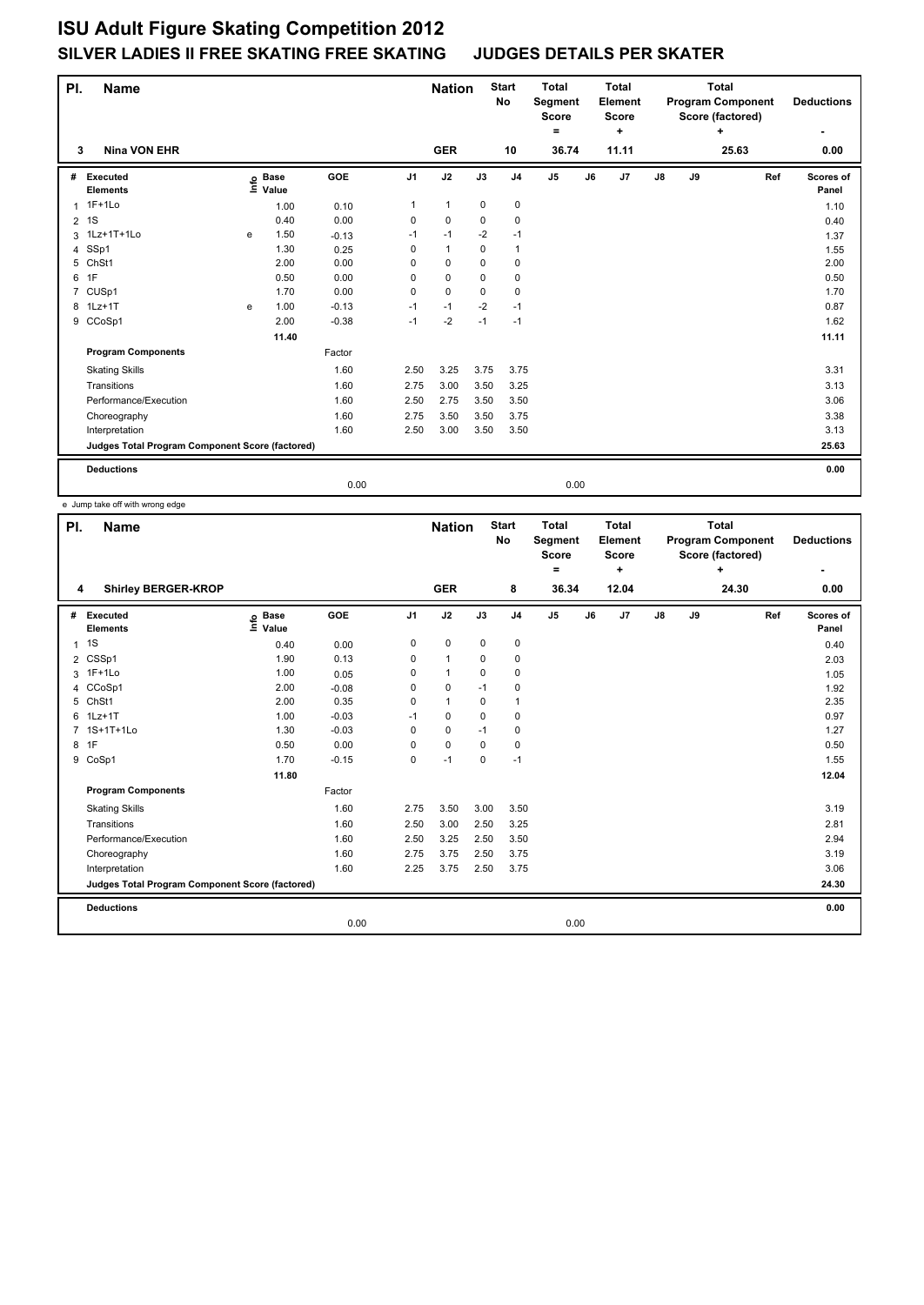| PI.            | Name                                            |         |                      |         |                | <b>Nation</b>  |                | <b>Start</b><br>No | <b>Total</b><br>Segment<br><b>Score</b><br>۰ | <b>Total</b><br>Element<br><b>Score</b><br>٠ |               |    | <b>Total</b><br><b>Program Component</b><br>Score (factored)<br>÷ |     | <b>Deductions</b>  |
|----------------|-------------------------------------------------|---------|----------------------|---------|----------------|----------------|----------------|--------------------|----------------------------------------------|----------------------------------------------|---------------|----|-------------------------------------------------------------------|-----|--------------------|
| 5              | <b>Elena RICKMANN</b>                           |         |                      |         |                | <b>GER</b>     |                | 5                  | 36.17                                        | 11.25                                        |               |    | 24.92                                                             |     | 0.00               |
| #              | <b>Executed</b><br><b>Elements</b>              | ۴ê      | <b>Base</b><br>Value | GOE     | J <sub>1</sub> | J2             | J3             | J <sub>4</sub>     | J <sub>5</sub>                               | J7<br>J6                                     | $\mathsf{J}8$ | J9 |                                                                   | Ref | Scores of<br>Panel |
|                | 1 1S+1Lo                                        |         | 0.90                 | 0.05    | 1              | $\mathbf 0$    | $\pmb{0}$      | $\pmb{0}$          |                                              |                                              |               |    |                                                                   |     | 0.95               |
| $\overline{2}$ | CSp1                                            |         | 1.40                 | 0.00    | 0              | 0              | 0              | 0                  |                                              |                                              |               |    |                                                                   |     | 1.40               |
|                | 3 1F+1Lo+1T                                     |         | 1.40                 | 0.00    | 0              | $\mathbf 0$    | 0              | 0                  |                                              |                                              |               |    |                                                                   |     | 1.40               |
| 4              | ChSt1                                           |         | 2.00                 | 0.18    | 0              | 0              | 0              | $\mathbf{1}$       |                                              |                                              |               |    |                                                                   |     | 2.18               |
| 5              | $1$ Lz<                                         | $\,<\,$ | 0.40                 | $-0.23$ | $-2$           | $-3$           | $-2$           | $-2$               |                                              |                                              |               |    |                                                                   |     | 0.17               |
| 6              | CCoSp1                                          |         | 2.00                 | 0.38    | 0              | $\overline{1}$ | $\overline{1}$ | $\mathbf{1}$       |                                              |                                              |               |    |                                                                   |     | 2.38               |
| $\overline{7}$ | $1F+1T$                                         |         | 0.90                 | 0.00    | 0              | $\mathbf 0$    | $\mathbf 0$    | $\mathbf 0$        |                                              |                                              |               |    |                                                                   |     | 0.90               |
| 8              | 1S                                              |         | 0.40                 | 0.00    | 0              | $\mathbf 0$    | 0              | 0                  |                                              |                                              |               |    |                                                                   |     | 0.40               |
|                | 9 CoSp1                                         |         | 1.70                 | $-0.23$ | $-1$           | $\mathbf 0$    | $-1$           | $-1$               |                                              |                                              |               |    |                                                                   |     | 1.47               |
|                |                                                 |         | 11.10                |         |                |                |                |                    |                                              |                                              |               |    |                                                                   |     | 11.25              |
|                | <b>Program Components</b>                       |         |                      | Factor  |                |                |                |                    |                                              |                                              |               |    |                                                                   |     |                    |
|                | <b>Skating Skills</b>                           |         |                      | 1.60    | 2.75           | 3.00           | 3.50           | 3.25               |                                              |                                              |               |    |                                                                   |     | 3.13               |
|                | Transitions                                     |         |                      | 1.60    | 2.50           | 2.75           | 3.25           | 3.00               |                                              |                                              |               |    |                                                                   |     | 2.88               |
|                | Performance/Execution                           |         |                      | 1.60    | 2.75           | 3.50           | 3.50           | 3.00               |                                              |                                              |               |    |                                                                   |     | 3.19               |
|                | Choreography                                    |         |                      | 1.60    | 2.75           | 3.75           | 3.50           | 3.25               |                                              |                                              |               |    |                                                                   |     | 3.31               |
|                | Interpretation                                  |         |                      | 1.60    | 2.50           | 3.00           | 3.50           | 3.25               |                                              |                                              |               |    |                                                                   |     | 3.06               |
|                | Judges Total Program Component Score (factored) |         |                      |         |                |                |                |                    |                                              |                                              |               |    |                                                                   |     | 24.92              |
|                | <b>Deductions</b>                               |         |                      |         |                |                |                |                    |                                              |                                              |               |    |                                                                   |     | 0.00               |
|                |                                                 |         |                      | 0.00    |                |                |                |                    | 0.00                                         |                                              |               |    |                                                                   |     |                    |

< Under-rotated jump

| PI.            | <b>Name</b>                                     |                                  |         |                | <b>Nation</b> |             | <b>Start</b><br><b>No</b> | <b>Total</b><br>Segment<br><b>Score</b><br>۰ |    | Total<br>Element<br><b>Score</b><br>٠ |               |    | <b>Total</b><br><b>Program Component</b><br>Score (factored)<br>٠ |     | <b>Deductions</b><br>٠ |
|----------------|-------------------------------------------------|----------------------------------|---------|----------------|---------------|-------------|---------------------------|----------------------------------------------|----|---------------------------------------|---------------|----|-------------------------------------------------------------------|-----|------------------------|
| 6              | <b>Patrizia SALA</b>                            |                                  |         |                | <b>ITA</b>    |             | 4                         | 35.42                                        |    | 11.61                                 |               |    | 23.81                                                             |     | 0.00                   |
| #              | Executed<br><b>Elements</b>                     | <b>Base</b><br>e Base<br>E Value | GOE     | J <sub>1</sub> | J2            | J3          | J <sub>4</sub>            | J <sub>5</sub>                               | J6 | J7                                    | $\mathsf{J}8$ | J9 |                                                                   | Ref | Scores of<br>Panel     |
| $\mathbf 1$    | $1Lo+1T$                                        | 0.90                             | 0.03    | $\mathbf{1}$   | $\mathbf 0$   | $-1$        | $\mathbf 0$               |                                              |    |                                       |               |    |                                                                   |     | 0.93                   |
|                | 2 1Lz+1T                                        | 1.00                             | 0.05    | 1              | $\Omega$      | $\Omega$    | $\mathbf 0$               |                                              |    |                                       |               |    |                                                                   |     | 1.05                   |
|                | 3 CoSp1                                         | 1.70                             | 0.25    | $\Omega$       | $\mathbf{1}$  | 0           | 1                         |                                              |    |                                       |               |    |                                                                   |     | 1.95                   |
| $\overline{4}$ | 1F                                              | 0.50                             | 0.00    | 0              | $\mathbf 0$   | $\mathbf 0$ | $\mathbf 0$               |                                              |    |                                       |               |    |                                                                   |     | 0.50                   |
| 5              | CCoSp2                                          | 2.50                             | 0.00    | $\Omega$       | $\Omega$      | $\Omega$    | $\mathbf 0$               |                                              |    |                                       |               |    |                                                                   |     | 2.50                   |
| 6              | ChSp1                                           | 2.00                             | 0.18    | $\Omega$       | $\mathbf{1}$  | $\Omega$    | $\mathbf 0$               |                                              |    |                                       |               |    |                                                                   |     | 2.18                   |
| $\overline{7}$ | 1S+1Lo+1S                                       | 1.30                             | 0.00    | $\Omega$       | $\mathbf 0$   | $\Omega$    | 0                         |                                              |    |                                       |               |    |                                                                   |     | 1.30                   |
|                | 8 SSp1                                          | 1.30                             | $-0.10$ | $\Omega$       | $-2$          | $-1$        | $\mathbf{1}$              |                                              |    |                                       |               |    |                                                                   |     | 1.20                   |
|                |                                                 | 11.20                            |         |                |               |             |                           |                                              |    |                                       |               |    |                                                                   |     | 11.61                  |
|                | <b>Program Components</b>                       |                                  | Factor  |                |               |             |                           |                                              |    |                                       |               |    |                                                                   |     |                        |
|                | <b>Skating Skills</b>                           |                                  | 1.60    | 3.00           | 3.00          | 3.00        | 3.50                      |                                              |    |                                       |               |    |                                                                   |     | 3.13                   |
|                | Transitions                                     |                                  | 1.60    | 2.75           | 3.25          | 2.75        | 3.00                      |                                              |    |                                       |               |    |                                                                   |     | 2.94                   |
|                | Performance/Execution                           |                                  | 1.60    | 3.00           | 3.00          | 3.00        | 3.25                      |                                              |    |                                       |               |    |                                                                   |     | 3.06                   |
|                | Choreography                                    |                                  | 1.60    | 2.75           | 2.75          | 3.00        | 3.25                      |                                              |    |                                       |               |    |                                                                   |     | 2.94                   |
|                | Interpretation                                  |                                  | 1.60    | 2.50           | 2.50          | 2.75        | 3.50                      |                                              |    |                                       |               |    |                                                                   |     | 2.81                   |
|                | Judges Total Program Component Score (factored) |                                  |         |                |               |             |                           |                                              |    |                                       |               |    |                                                                   |     | 23.81                  |
|                | <b>Deductions</b>                               |                                  |         |                |               |             |                           |                                              |    |                                       |               |    |                                                                   |     | 0.00                   |
|                |                                                 |                                  | 0.00    |                |               |             |                           | 0.00                                         |    |                                       |               |    |                                                                   |     |                        |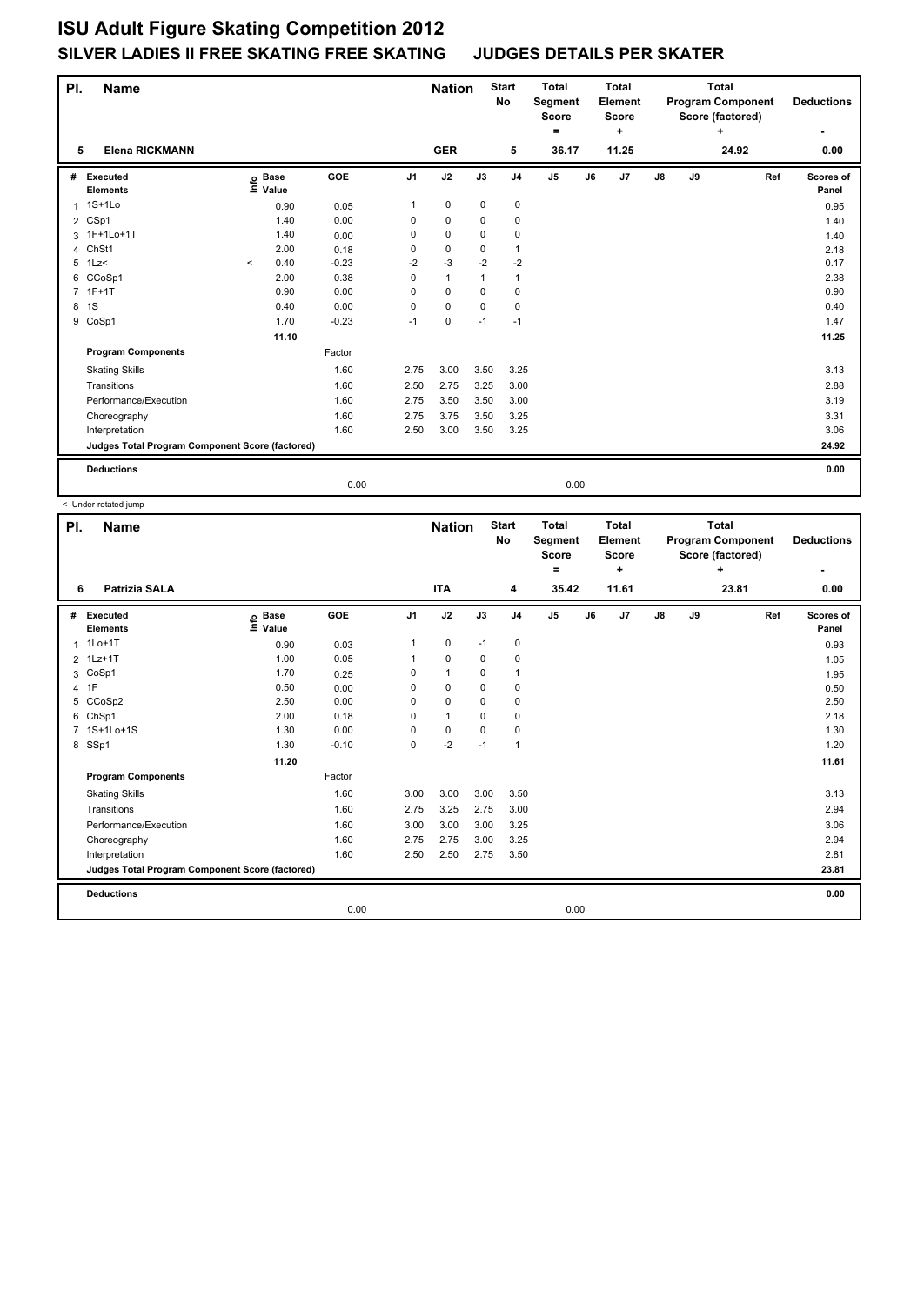| PI.            | Name                                            |                            |         |      | <b>Nation</b> |               | <b>Start</b><br>No | <b>Total</b><br>Segment<br><b>Score</b><br>$=$ |    | <b>Total</b><br>Element<br><b>Score</b><br>$\ddot{}$ |    |    | <b>Total</b><br><b>Program Component</b><br>Score (factored)<br>٠ |     | <b>Deductions</b>  |
|----------------|-------------------------------------------------|----------------------------|---------|------|---------------|---------------|--------------------|------------------------------------------------|----|------------------------------------------------------|----|----|-------------------------------------------------------------------|-----|--------------------|
| 7              | <b>Isa ENGELKE</b>                              |                            |         |      | <b>GER</b>    |               | 13                 | 35.09                                          |    | 10.17                                                |    |    | 24.92                                                             |     | 0.00               |
|                | # Executed<br><b>Elements</b>                   | e Base<br>⊑ Value          | GOE     | J1   | J2            | $\mathsf{J3}$ | J4                 | J5                                             | J6 | J7                                                   | J8 | J9 |                                                                   | Ref | Scores of<br>Panel |
|                | $1 \quad 1S$                                    | 0.40                       | 0.00    | 0    | 0             | 0             | 0                  |                                                |    |                                                      |    |    |                                                                   |     | 0.40               |
|                | 2 SSp1                                          | 1.30                       | 0.38    | 1    | $\mathbf{1}$  | 0             | $\mathbf{1}$       |                                                |    |                                                      |    |    |                                                                   |     | 1.68               |
| 3              | 1Lz                                             | 0.60                       | 0.00    | 0    | $\pmb{0}$     | 0             | $\pmb{0}$          |                                                |    |                                                      |    |    |                                                                   |     | 0.60               |
|                | 4 1S+1Lo+1Lo                                    | 1.40                       | $-0.08$ | 0    | $-1$          | $-1$          | $-1$               |                                                |    |                                                      |    |    |                                                                   |     | 1.32               |
|                | 5 FCSp1                                         | 1.90                       | $-0.30$ | $-1$ | $-3$          | 0             | $\pmb{0}$          |                                                |    |                                                      |    |    |                                                                   |     | 1.60               |
|                | $6$ 1F+T                                        | 0.50                       | $-0.18$ | $-1$ | $-2$          | $-2$          | $-2$               |                                                |    |                                                      |    |    |                                                                   |     | 0.32               |
|                | 7 1F                                            | 0.50                       | 0.00    | 0    | $\pmb{0}$     | 0             | $\pmb{0}$          |                                                |    |                                                      |    |    |                                                                   |     | 0.50               |
|                | 8 ChSt1                                         | 2.00                       | 0.00    | 0    | $\pmb{0}$     | 0             | $\pmb{0}$          |                                                |    |                                                      |    |    |                                                                   |     | 2.00               |
|                | 9 CoSp1                                         | 1.70                       | 0.05    | 0    | $\mathbf{1}$  | $-1$          | $\pmb{0}$          |                                                |    |                                                      |    |    |                                                                   |     | 1.75               |
|                |                                                 | 10.30                      |         |      |               |               |                    |                                                |    |                                                      |    |    |                                                                   |     | 10.17              |
|                | <b>Program Components</b>                       |                            | Factor  |      |               |               |                    |                                                |    |                                                      |    |    |                                                                   |     |                    |
|                | <b>Skating Skills</b>                           |                            | 1.60    | 2.50 | 3.50          | 3.75          | 3.75               |                                                |    |                                                      |    |    |                                                                   |     | 3.38               |
|                | Transitions                                     |                            | 1.60    | 2.50 | 3.00          | 3.50          | 3.25               |                                                |    |                                                      |    |    |                                                                   |     | 3.06               |
|                | Performance/Execution                           |                            | 1.60    | 2.25 | 2.75          | 3.50          | 3.50               |                                                |    |                                                      |    |    |                                                                   |     | 3.00               |
|                | Choreography                                    |                            | 1.60    | 2.50 | 3.25          | 3.25          | 3.50               |                                                |    |                                                      |    |    |                                                                   |     | 3.13               |
|                | Interpretation                                  |                            | 1.60    | 2.25 | 2.75          | 3.50          | 3.50               |                                                |    |                                                      |    |    |                                                                   |     | 3.00               |
|                | Judges Total Program Component Score (factored) |                            |         |      |               |               |                    |                                                |    |                                                      |    |    |                                                                   |     | 24.92              |
|                |                                                 |                            |         |      |               |               |                    |                                                |    |                                                      |    |    |                                                                   |     |                    |
|                | <b>Deductions</b>                               |                            |         |      |               |               |                    |                                                |    |                                                      |    |    |                                                                   |     | 0.00               |
|                |                                                 |                            | 0.00    |      |               |               |                    | 0.00                                           |    |                                                      |    |    |                                                                   |     |                    |
| PI.            |                                                 |                            |         |      |               |               |                    |                                                |    |                                                      |    |    | <b>Total</b>                                                      |     |                    |
|                |                                                 |                            |         |      |               |               | <b>Start</b>       | <b>Total</b>                                   |    | <b>Total</b>                                         |    |    |                                                                   |     |                    |
|                | Name                                            |                            |         |      | <b>Nation</b> |               | No                 | Segment                                        |    | Element                                              |    |    | <b>Program Component</b>                                          |     | <b>Deductions</b>  |
|                |                                                 |                            |         |      |               |               |                    | <b>Score</b>                                   |    | <b>Score</b>                                         |    |    | Score (factored)                                                  |     |                    |
|                |                                                 |                            |         |      |               |               |                    | $=$                                            |    | $\ddot{}$                                            |    |    | +                                                                 |     |                    |
| 8              | <b>Adele LEGHORN</b>                            |                            |         |      | <b>AUS</b>    |               | 6                  | 34.90                                          |    | 11.08                                                |    |    | 23.82                                                             |     | 0.00               |
| #              | <b>Executed</b>                                 |                            | GOE     | J1   | J2            | J3            | J4                 | J5                                             | J6 | J7                                                   | J8 | J9 |                                                                   | Ref | Scores of          |
|                | Elements                                        | e Base<br>E Value<br>Value |         |      |               |               |                    |                                                |    |                                                      |    |    |                                                                   |     | Panel              |
| $\mathbf{1}$   | 1Lz+1Lo                                         | 1.10                       | 0.00    | 0    | 0             | 0             | $\pmb{0}$          |                                                |    |                                                      |    |    |                                                                   |     | 1.10               |
| $\overline{2}$ | 1F                                              | 0.50                       | 0.00    | 0    | 0             | 0             | 0                  |                                                |    |                                                      |    |    |                                                                   |     | 0.50               |
|                | 3 CCoSp1                                        | 2.00                       | $-0.38$ | $-2$ | $-1$          | $-1$          | $-1$               |                                                |    |                                                      |    |    |                                                                   |     | 1.62               |
| 4              | ChSp1                                           | 2.00                       | 0.53    | 1    | $\mathbf{1}$  | 0             | $\mathbf{1}$       |                                                |    |                                                      |    |    |                                                                   |     | 2.53               |
|                | 5 1S+1Lo+1T                                     | 1.30                       | 0.00    | 0    | 0             | 0             | $\pmb{0}$          |                                                |    |                                                      |    |    |                                                                   |     | 1.30               |
|                | 6 CSp1                                          | 1.40                       | 0.00    | 0    | 0             | 0             | $\pmb{0}$          |                                                |    |                                                      |    |    |                                                                   |     | 1.40               |
|                | 7 1S                                            | 0.40                       | 0.00    | 0    | $\pmb{0}$     | 0             | $\pmb{0}$          |                                                |    |                                                      |    |    |                                                                   |     | 0.40               |
|                | 8 1F+1T                                         | 0.90                       | 0.00    | 0    | 0             | 0             | $\pmb{0}$          |                                                |    |                                                      |    |    |                                                                   |     | 0.90               |
|                | 9 USp1                                          | 1.20                       | 0.13    | 0    | $\mathbf{1}$  | 0             | $\pmb{0}$          |                                                |    |                                                      |    |    |                                                                   |     | 1.33               |
|                |                                                 | 10.80                      |         |      |               |               |                    |                                                |    |                                                      |    |    |                                                                   |     | 11.08              |
|                | <b>Program Components</b>                       |                            | Factor  |      |               |               |                    |                                                |    |                                                      |    |    |                                                                   |     |                    |
|                | <b>Skating Skills</b>                           |                            | 1.60    | 2.50 | 3.25          | 3.25          | 3.50               |                                                |    |                                                      |    |    |                                                                   |     | 3.13               |
|                | Transitions                                     |                            | 1.60    | 2.25 | 3.00          | 2.50          | 3.00               |                                                |    |                                                      |    |    |                                                                   |     | 2.69               |
|                | Performance/Execution                           |                            | 1.60    | 2.75 | 3.50          | 2.75          | 3.50               |                                                |    |                                                      |    |    |                                                                   |     | 3.13               |
|                | Choreography                                    |                            | 1.60    | 2.50 | 3.50          | 2.50          | 3.50               |                                                |    |                                                      |    |    |                                                                   |     | 3.00               |
|                | Interpretation                                  |                            | 1.60    | 2.25 | 3.50          | 2.75          | 3.25               |                                                |    |                                                      |    |    |                                                                   |     | 2.94               |
|                | Judges Total Program Component Score (factored) |                            |         |      |               |               |                    |                                                |    |                                                      |    |    |                                                                   |     | 23.82              |
|                | <b>Deductions</b>                               |                            |         |      |               |               |                    |                                                |    |                                                      |    |    |                                                                   |     | 0.00               |
|                |                                                 |                            | 0.00    |      |               |               |                    | 0.00                                           |    |                                                      |    |    |                                                                   |     |                    |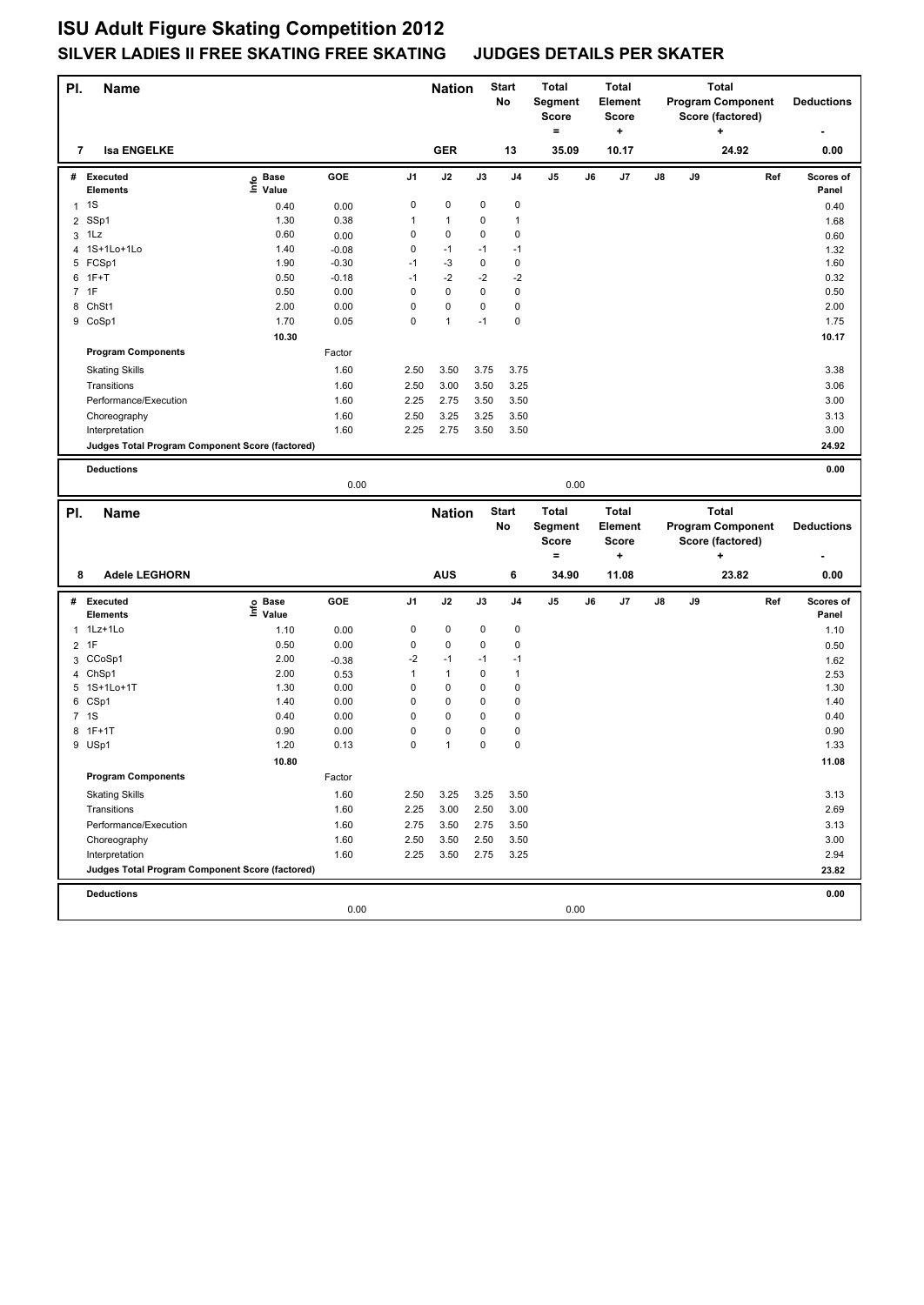| PI. | Name                                            |   |                                  |         |                | <b>Nation</b>           |                      | <b>Start</b><br>No   | <b>Total</b><br>Segment<br>Score<br>$=$ |    | <b>Total</b><br>Element<br><b>Score</b><br>+ |    |    | <b>Total</b><br><b>Program Component</b><br>Score (factored)<br>+ |     | <b>Deductions</b>  |
|-----|-------------------------------------------------|---|----------------------------------|---------|----------------|-------------------------|----------------------|----------------------|-----------------------------------------|----|----------------------------------------------|----|----|-------------------------------------------------------------------|-----|--------------------|
| 9   | Angie ZURITA                                    |   |                                  |         |                | CAN                     |                      | 7                    | 33.60                                   |    | 12.10                                        |    |    | 21.50                                                             |     | 0.00               |
|     | # Executed<br><b>Elements</b>                   |   | <b>Base</b><br>e Base<br>⊑ Value | GOE     | J <sub>1</sub> | J2                      | J3                   | J4                   | J5                                      | J6 | J7                                           | J8 | J9 |                                                                   | Ref | Scores of<br>Panel |
|     | $1.1F+1T$                                       |   | 0.90                             | $-0.03$ | 0              | 0                       | $-1$                 | 0                    |                                         |    |                                              |    |    |                                                                   |     | 0.87               |
|     | $2$ 1Lz                                         |   | 0.60                             | 0.05    | 0              | $\pmb{0}$               | 0                    | $\mathbf{1}$         |                                         |    |                                              |    |    |                                                                   |     |                    |
| 3   | 1F+1Lo+1T                                       |   | 1.40                             | 0.00    | 0              | 0                       | 0                    | $\mathbf 0$          |                                         |    |                                              |    |    |                                                                   |     | 0.65<br>1.40       |
|     | 4 CCoSp3                                        |   | 3.00                             | $-0.30$ | $-1$           | $-1$                    | $-1$                 | $-1$                 |                                         |    |                                              |    |    |                                                                   |     | 2.70               |
|     | 5 1S                                            |   | 0.40                             | 0.00    | 0              | 0                       | 0                    | $\mathbf 0$          |                                         |    |                                              |    |    |                                                                   |     | 0.40               |
|     | 6 LSp1                                          |   | 1.50                             | 0.13    | 0              | 0                       | 0                    | $\mathbf{1}$         |                                         |    |                                              |    |    |                                                                   |     | 1.63               |
|     | 7 ChSp1                                         |   | 2.00                             | 0.00    | 0              | $\mathbf 0$             | 0                    | $\mathbf 0$          |                                         |    |                                              |    |    |                                                                   |     | 2.00               |
|     | 8 1Lz+1Lo                                       |   | 1.10                             | $-0.10$ | $-1$           | $-1$                    | $-1$                 | $-1$                 |                                         |    |                                              |    |    |                                                                   |     | 1.00               |
|     | 9 FCSp1                                         |   | 1.90                             | $-0.45$ | $-1$           | $-3$                    | $-2$                 | $\mathbf 0$          |                                         |    |                                              |    |    |                                                                   |     | 1.45               |
|     |                                                 |   | 12.80                            |         |                |                         |                      |                      |                                         |    |                                              |    |    |                                                                   |     | 12.10              |
|     | <b>Program Components</b>                       |   |                                  | Factor  |                |                         |                      |                      |                                         |    |                                              |    |    |                                                                   |     |                    |
|     | <b>Skating Skills</b>                           |   |                                  | 1.60    | 2.25           | 2.75                    | 2.75                 | 3.50                 |                                         |    |                                              |    |    |                                                                   |     | 2.81               |
|     | Transitions                                     |   |                                  | 1.60    | 2.00           | 2.75                    | 2.25                 | 3.00                 |                                         |    |                                              |    |    |                                                                   |     | 2.50               |
|     | Performance/Execution                           |   |                                  | 1.60    | 2.25           | 3.00                    | 2.50                 | 3.25                 |                                         |    |                                              |    |    |                                                                   |     | 2.75               |
|     | Choreography                                    |   |                                  | 1.60    | 2.50           | 3.00                    | 2.50                 | 3.25                 |                                         |    |                                              |    |    |                                                                   |     | 2.81               |
|     | Interpretation                                  |   |                                  | 1.60    | 2.00           | 2.50                    | 2.50                 | 3.25                 |                                         |    |                                              |    |    |                                                                   |     | 2.56               |
|     | Judges Total Program Component Score (factored) |   |                                  |         |                |                         |                      |                      |                                         |    |                                              |    |    |                                                                   |     | 21.50              |
|     | <b>Deductions</b>                               |   |                                  |         |                |                         |                      |                      |                                         |    |                                              |    |    |                                                                   |     | 0.00               |
|     |                                                 |   |                                  | 0.00    |                |                         |                      |                      | 0.00                                    |    |                                              |    |    |                                                                   |     |                    |
|     |                                                 |   |                                  |         |                |                         |                      |                      |                                         |    |                                              |    |    |                                                                   |     |                    |
|     |                                                 |   |                                  |         |                |                         |                      |                      |                                         |    |                                              |    |    |                                                                   |     |                    |
| PI. | Name                                            |   |                                  |         |                | <b>Nation</b>           |                      | <b>Start</b>         | <b>Total</b>                            |    | <b>Total</b>                                 |    |    | <b>Total</b>                                                      |     |                    |
|     |                                                 |   |                                  |         |                |                         |                      | No                   | Segment                                 |    | Element                                      |    |    | <b>Program Component</b>                                          |     | <b>Deductions</b>  |
|     |                                                 |   |                                  |         |                |                         |                      |                      | <b>Score</b>                            |    | <b>Score</b>                                 |    |    | Score (factored)                                                  |     |                    |
|     |                                                 |   |                                  |         |                |                         |                      |                      | $=$                                     |    | ۰.                                           |    |    | $\ddot{}$                                                         |     |                    |
| 10  | <b>Hilde DE SMET</b>                            |   |                                  |         |                | <b>BEL</b>              |                      | 16                   | 33.34                                   |    | 6.92                                         |    |    | 26.42                                                             |     | 0.00               |
|     | # Executed                                      |   |                                  | GOE     | J1             | J2                      | J3                   | J4                   | J5                                      | J6 | J7                                           | J8 | J9 |                                                                   | Ref | Scores of          |
|     | <b>Elements</b>                                 |   | e Base<br>⊆ Value                |         |                |                         |                      |                      |                                         |    |                                              |    |    |                                                                   |     | Panel              |
|     | $1 \t1A$                                        |   | 1.10                             | 0.00    | 0              | 0                       | 0                    | 0                    |                                         |    |                                              |    |    |                                                                   |     | 1.10               |
| 2   | CCoSp1                                          |   | 2.00                             | 0.50    | $\mathbf{1}$   | $\overline{\mathbf{c}}$ | 0                    | $\mathbf{1}$         |                                         |    |                                              |    |    |                                                                   |     | 2.50               |
|     | 3 1A+1T                                         |   | 1.50                             | 0.00    | 0              | 0                       | 0                    | $\mathbf 0$          |                                         |    |                                              |    |    |                                                                   |     | 1.50               |
| 4   | 1Lz                                             | e | 0.60                             | $-0.13$ | $-1$           | $-1$                    | $-2$                 | $-1$                 |                                         |    |                                              |    |    |                                                                   |     | 0.47               |
|     | 5 FCoSp                                         |   | 0.00                             | 0.00    | $\overline{a}$ | $\overline{a}$          | $\overline{a}$       | $\ddot{\phantom{1}}$ |                                         |    |                                              |    |    |                                                                   |     | 0.00               |
|     | 6 ChSp                                          |   | 0.00                             | 0.00    | $\overline{a}$ | $\overline{a}$          | $\ddot{\phantom{1}}$ | ÷,                   |                                         |    |                                              |    |    |                                                                   |     | 0.00               |
|     | 7 1S                                            |   | 0.40                             | 0.00    | 0              | 0                       | 0                    | $\pmb{0}$            |                                         |    |                                              |    |    |                                                                   |     | 0.40               |
|     | 8 1F+1Lo                                        |   | 1.00                             | $-0.05$ | $-1$           | 0                       | 0                    | $-1$                 |                                         |    |                                              |    |    |                                                                   |     | 0.95               |
|     | 9 SSp                                           |   | 0.00                             | 0.00    |                |                         |                      |                      |                                         |    |                                              |    |    |                                                                   |     | 0.00               |
|     |                                                 |   | 6.60                             |         |                |                         |                      |                      |                                         |    |                                              |    |    |                                                                   |     | 6.92               |
|     | <b>Program Components</b>                       |   |                                  | Factor  |                |                         |                      |                      |                                         |    |                                              |    |    |                                                                   |     |                    |
|     | <b>Skating Skills</b>                           |   |                                  | 1.60    | 2.75           | 4.25                    | 3.25                 | 4.00                 |                                         |    |                                              |    |    |                                                                   |     | 3.56               |
|     | Transitions                                     |   |                                  | 1.60    | 2.50           | 3.75                    | 2.75                 | 3.50                 |                                         |    |                                              |    |    |                                                                   |     | 3.13               |
|     | Performance/Execution                           |   |                                  | 1.60    | 2.25           | 3.50                    | 3.00                 | 3.75                 |                                         |    |                                              |    |    |                                                                   |     | 3.13               |
|     | Choreography                                    |   |                                  | 1.60    | 2.75           | 4.00                    | 3.25                 | 3.75                 |                                         |    |                                              |    |    |                                                                   |     | 3.44               |
|     | Interpretation                                  |   |                                  | 1.60    | 2.50           | 3.50                    | 3.25                 | 3.75                 |                                         |    |                                              |    |    |                                                                   |     | 3.25               |
|     | Judges Total Program Component Score (factored) |   |                                  |         |                |                         |                      |                      |                                         |    |                                              |    |    |                                                                   |     | 26.42              |
|     | <b>Deductions</b>                               |   |                                  | 0.00    |                |                         |                      |                      | 0.00                                    |    |                                              |    |    |                                                                   |     | 0.00               |

e Jump take off with wrong edge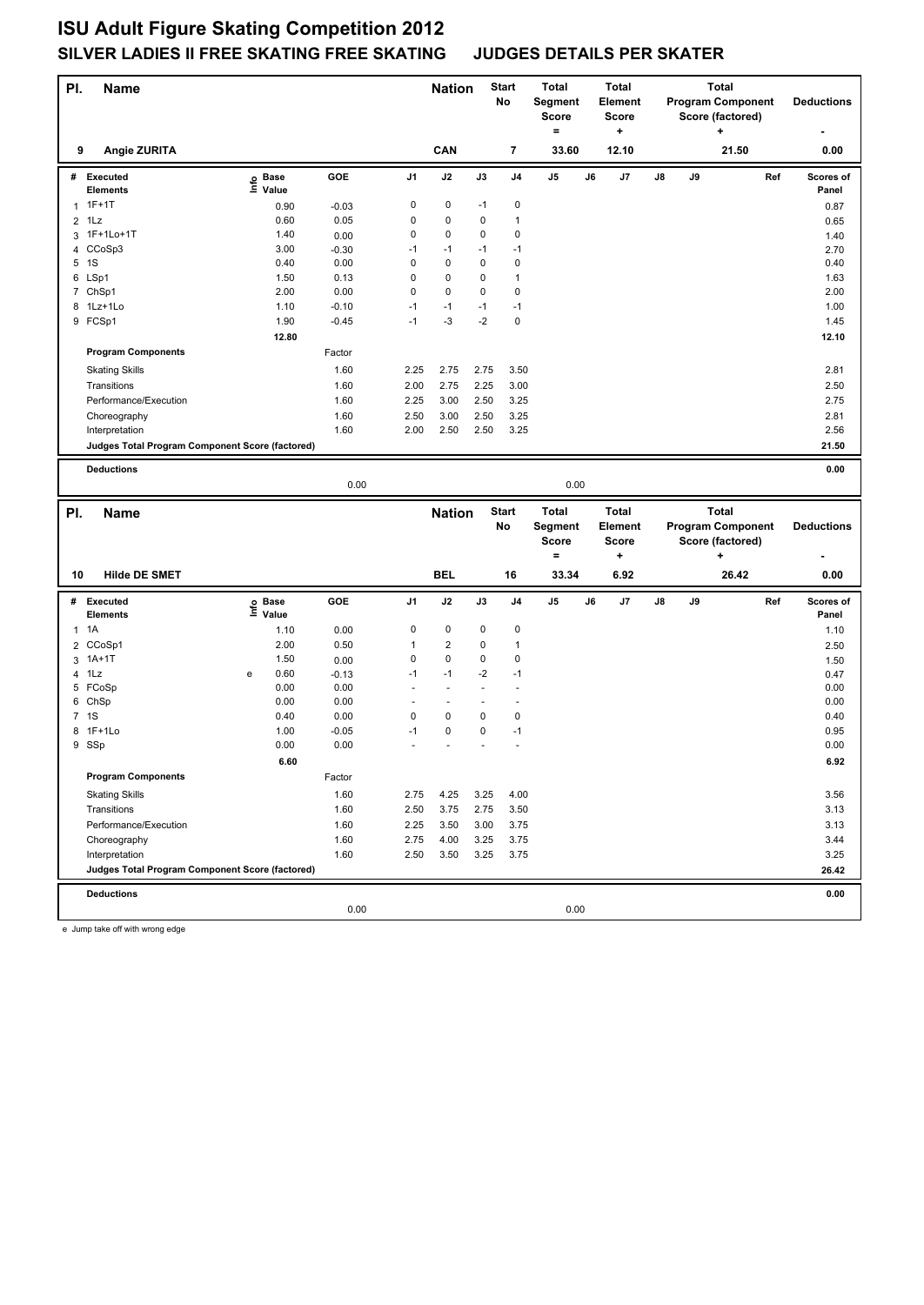| PI. | Name                                            |                       |         |      | <b>Nation</b> |      | <b>Start</b><br>No | <b>Total</b><br>Segment<br>Score<br>= |    | <b>Total</b><br>Element<br><b>Score</b><br>٠ |    |    | <b>Total</b><br><b>Program Component</b><br>Score (factored)<br>٠ |     | <b>Deductions</b>  |
|-----|-------------------------------------------------|-----------------------|---------|------|---------------|------|--------------------|---------------------------------------|----|----------------------------------------------|----|----|-------------------------------------------------------------------|-----|--------------------|
| 11  | <b>Chrystel TOUTAIN</b>                         |                       |         |      | <b>FRA</b>    |      | 2                  | 32.72                                 |    | 9.91                                         |    |    | 22.81                                                             |     | 0.00               |
|     | # Executed<br><b>Elements</b>                   | Base<br>١nfo<br>Value | GOE     | J1   | J2            | J3   | J4                 | J5                                    | J6 | J7                                           | J8 | J9 |                                                                   | Ref | Scores of<br>Panel |
|     | 1 1Lz+1Lo+1T                                    | 1.50                  | 0.00    | 0    | 0             | 0    | 0                  |                                       |    |                                              |    |    |                                                                   |     | 1.50               |
| 2   | $1F+1Lo$                                        | 1.00                  | 0.00    | 0    | $\pmb{0}$     | 0    | $\pmb{0}$          |                                       |    |                                              |    |    |                                                                   |     | 1.00               |
| 3   | USp1                                            | 1.20                  | $-0.23$ | 0    | $-2$          | 0    | -1                 |                                       |    |                                              |    |    |                                                                   |     | 0.97               |
|     | 4 ChSp1                                         | 2.00                  | 0.00    | 0    | 0             | 0    | $\pmb{0}$          |                                       |    |                                              |    |    |                                                                   |     | 2.00               |
| 5   | 1F                                              | 0.50                  | 0.00    | 0    | $\pmb{0}$     | 0    | $\pmb{0}$          |                                       |    |                                              |    |    |                                                                   |     | 0.50               |
|     | 6 CoSp1                                         | 1.70                  | $-0.30$ | $-1$ | $-1$          | $-1$ | $-1$               |                                       |    |                                              |    |    |                                                                   |     | 1.40               |
|     | $7$ 1 Lz                                        | 0.60                  | $-0.13$ | $-1$ | $-2$          | $-1$ | -1                 |                                       |    |                                              |    |    |                                                                   |     | 0.47               |
|     | 8 1S+1T                                         | 0.80                  | $-0.03$ | 0    | $\pmb{0}$     | 0    | $-1$               |                                       |    |                                              |    |    |                                                                   |     | 0.77               |
|     | 9 SSp1                                          | 1.30                  | 0.00    | 0    | $\pmb{0}$     | 0    | $\pmb{0}$          |                                       |    |                                              |    |    |                                                                   |     | 1.30               |
|     |                                                 | 10.60                 |         |      |               |      |                    |                                       |    |                                              |    |    |                                                                   |     | 9.91               |
|     | <b>Program Components</b>                       |                       | Factor  |      |               |      |                    |                                       |    |                                              |    |    |                                                                   |     |                    |
|     | <b>Skating Skills</b>                           |                       | 1.60    | 2.50 | 3.50          | 3.00 | 3.25               |                                       |    |                                              |    |    |                                                                   |     | 3.06               |
|     | Transitions                                     |                       | 1.60    | 2.25 | 3.00          | 2.50 | 2.75               |                                       |    |                                              |    |    |                                                                   |     | 2.63               |
|     | Performance/Execution                           |                       | 1.60    | 2.50 | 3.00          | 3.25 | 3.00               |                                       |    |                                              |    |    |                                                                   |     | 2.94               |
|     | Choreography                                    |                       | 1.60    | 2.50 | 3.25          | 3.00 | 3.00               |                                       |    |                                              |    |    |                                                                   |     | 2.94               |
|     | Interpretation                                  |                       | 1.60    | 2.25 | 3.00          | 2.75 | 2.75               |                                       |    |                                              |    |    |                                                                   |     | 2.69               |
|     | Judges Total Program Component Score (factored) |                       |         |      |               |      |                    |                                       |    |                                              |    |    |                                                                   |     | 22.81              |
|     | <b>Deductions</b>                               |                       |         |      |               |      |                    |                                       |    |                                              |    |    |                                                                   |     | 0.00               |
|     |                                                 |                       | 0.00    |      |               |      |                    | 0.00                                  |    |                                              |    |    |                                                                   |     |                    |
|     |                                                 |                       |         |      |               |      |                    |                                       |    |                                              |    |    |                                                                   |     |                    |
|     |                                                 |                       |         |      |               |      |                    |                                       |    |                                              |    |    |                                                                   |     |                    |
| PI. | <b>Name</b>                                     |                       |         |      | <b>Nation</b> |      | <b>Start</b>       | <b>Total</b>                          |    | <b>Total</b>                                 |    |    | <b>Total</b>                                                      |     |                    |
|     |                                                 |                       |         |      |               |      | No                 | Segment                               |    | Element                                      |    |    | <b>Program Component</b>                                          |     | <b>Deductions</b>  |
|     |                                                 |                       |         |      |               |      |                    | <b>Score</b><br>٠                     |    | <b>Score</b><br>٠                            |    |    | Score (factored)<br>٠                                             |     |                    |
| 12  | <b>Barbara FREUDENBERGER</b>                    |                       |         |      | <b>GER</b>    |      | 1                  | 32.38                                 |    | 10.47                                        |    |    | 21.91                                                             |     | 0.00               |
| #   | <b>Executed</b>                                 | <b>Base</b>           | GOE     | J1   | J2            | J3   | J4                 | J5                                    | J6 | J7                                           | J8 | J9 |                                                                   | Ref | Scores of          |
|     | <b>Elements</b>                                 | ١nfo<br>Value         |         |      |               |      |                    |                                       |    |                                              |    |    |                                                                   |     | Panel              |
| 1   | 1Lz                                             | 0.60                  | 0.00    | 0    | 0             | 0    | 0                  |                                       |    |                                              |    |    |                                                                   |     | 0.60               |
| 2   | 1S+1Lo+1Lo                                      | 1.40                  | 0.00    | 0    | $\pmb{0}$     | 0    | $\pmb{0}$          |                                       |    |                                              |    |    |                                                                   |     | 1.40               |
|     | 3 CSp1                                          | 1.40                  | 0.00    | 0    | 0             | 0    | $\pmb{0}$          |                                       |    |                                              |    |    |                                                                   |     | 1.40               |
| 4   | $1F+1T$                                         | 0.90                  | 0.00    | 0    | 0             | 0    | $\pmb{0}$          |                                       |    |                                              |    |    |                                                                   |     | 0.90               |
|     | 5 CoSp1                                         | 1.70                  | $-0.08$ | 0    | $\pmb{0}$     | 0    | $-1$               |                                       |    |                                              |    |    |                                                                   |     | 1.62               |
| 6   | $1S+1T$                                         | 0.80                  | 0.00    | 0    | 0             | 0    | $\pmb{0}$          |                                       |    |                                              |    |    |                                                                   |     | 0.80               |
|     | 7 ChSt1                                         | 2.00                  | 0.00    | 0    | 0             | 0    | $\pmb{0}$          |                                       |    |                                              |    |    |                                                                   |     | 2.00               |
|     | 8 1F                                            | 0.50                  | 0.00    | 0    | 0             | 0    | $\pmb{0}$          |                                       |    |                                              |    |    |                                                                   |     | 0.50               |
|     | 9 USp1                                          | 1.20                  | 0.05    | 1    | 0             | 0    | -1                 |                                       |    |                                              |    |    |                                                                   |     | 1.25               |
|     |                                                 | 10.50                 |         |      |               |      |                    |                                       |    |                                              |    |    |                                                                   |     | 10.47              |
|     | <b>Program Components</b>                       |                       | Factor  |      |               |      |                    |                                       |    |                                              |    |    |                                                                   |     |                    |
|     | <b>Skating Skills</b>                           |                       | 1.60    | 2.75 | 3.25          | 3.25 | 3.00               |                                       |    |                                              |    |    |                                                                   |     | 3.06               |
|     | Transitions                                     |                       | 1.60    | 2.50 | 2.50          | 2.75 | 2.75               |                                       |    |                                              |    |    |                                                                   |     | 2.63               |
|     | Performance/Execution                           |                       | 1.60    | 2.50 | 2.25          | 3.25 | 3.00               |                                       |    |                                              |    |    |                                                                   |     | 2.75               |
|     | Choreography                                    |                       | 1.60    | 2.50 | 2.50          | 3.25 | 2.75               |                                       |    |                                              |    |    |                                                                   |     | 2.75               |
|     | Interpretation                                  |                       | 1.60    | 2.25 | 2.00          | 3.25 | 2.50               |                                       |    |                                              |    |    |                                                                   |     | 2.50               |
|     | Judges Total Program Component Score (factored) |                       |         |      |               |      |                    |                                       |    |                                              |    |    |                                                                   |     | 21.91              |
|     | <b>Deductions</b>                               |                       | 0.00    |      |               |      |                    | 0.00                                  |    |                                              |    |    |                                                                   |     | 0.00               |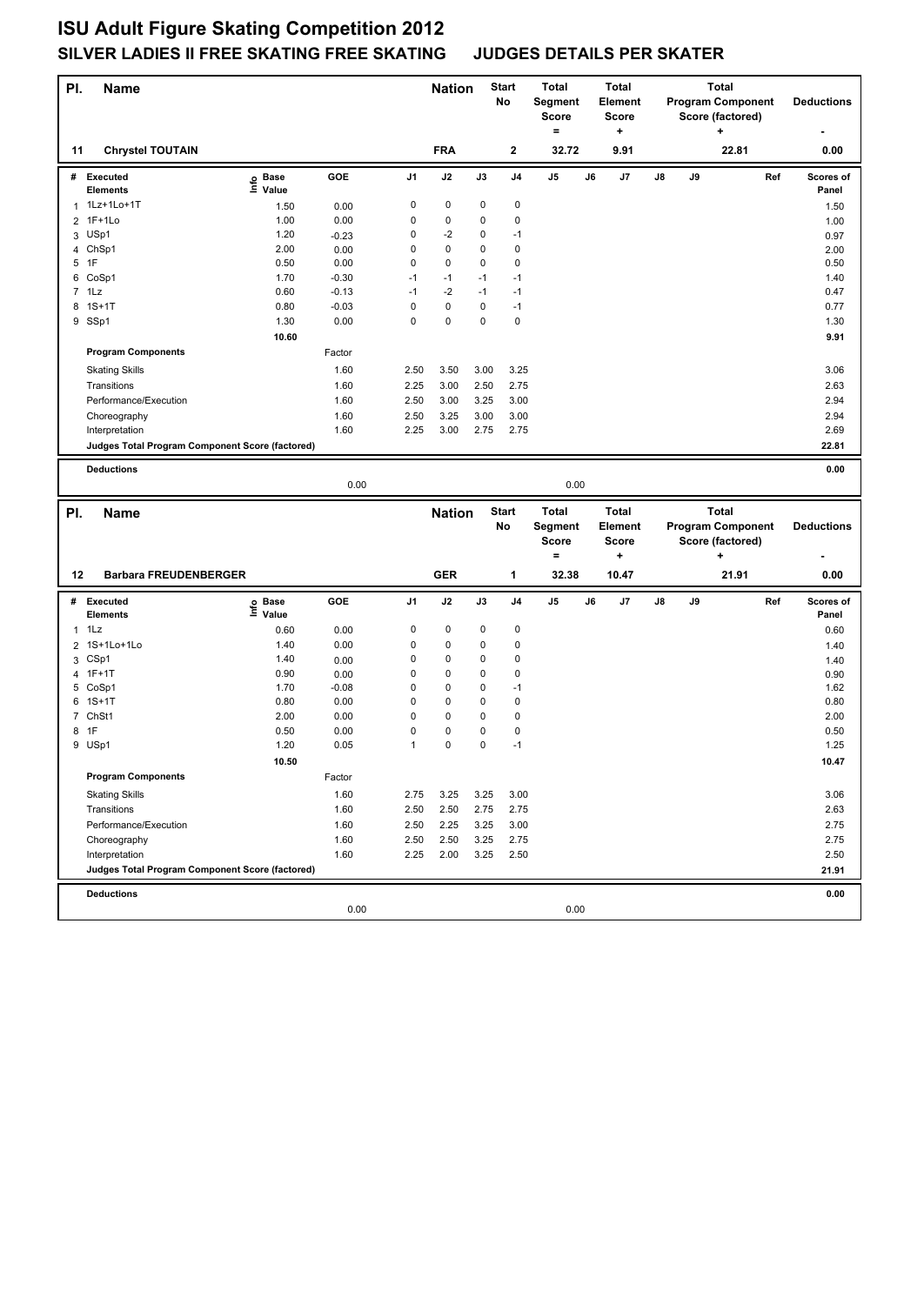| PI.            | Name                                            |      |                      |         |                | <b>Nation</b> |             | <b>Start</b><br>No | <b>Total</b><br>Segment<br><b>Score</b><br>۰ | <b>Total</b> | Element<br><b>Score</b><br>٠ |               |    | <b>Total</b><br><b>Program Component</b><br>Score (factored)<br>÷ |     | <b>Deductions</b>  |
|----------------|-------------------------------------------------|------|----------------------|---------|----------------|---------------|-------------|--------------------|----------------------------------------------|--------------|------------------------------|---------------|----|-------------------------------------------------------------------|-----|--------------------|
| 13             | <b>Katharina MIEGEL</b>                         |      |                      |         |                | <b>GER</b>    |             | 9                  | 29.34                                        |              | 8.72                         |               |    | 20.62                                                             |     | 0.00               |
| #              | Executed<br><b>Elements</b>                     | lnfo | <b>Base</b><br>Value | GOE     | J <sub>1</sub> | J2            | J3          | J <sub>4</sub>     | J <sub>5</sub>                               | J6           | J7                           | $\mathsf{J}8$ | J9 |                                                                   | Ref | Scores of<br>Panel |
| $\mathbf{1}$   | 1S                                              |      | 0.40                 | 0.00    | 0              | $\mathbf 0$   | $\mathbf 0$ | $\pmb{0}$          |                                              |              |                              |               |    |                                                                   |     | 0.40               |
| $\overline{2}$ | 1F                                              |      | 0.50                 | 0.00    | 0              | $\mathbf 0$   | 0           | 0                  |                                              |              |                              |               |    |                                                                   |     | 0.50               |
| 3              | $1Lz+1T$                                        | e    | 1.00                 | $-0.15$ | $-1$           | $-2$          | $-2$        | $-1$               |                                              |              |                              |               |    |                                                                   |     | 0.85               |
| 4              | CSp                                             |      | 0.00                 | 0.00    |                |               |             |                    |                                              |              |                              |               |    |                                                                   |     | 0.00               |
| 5              | ChSt1                                           |      | 2.00                 | 0.00    | 0              | $\mathbf 0$   | 0           | 0                  |                                              |              |                              |               |    |                                                                   |     | 2.00               |
| 6              | 1Lo                                             |      | 0.50                 | 0.00    | 0              | 0             | 0           | 0                  |                                              |              |                              |               |    |                                                                   |     | 0.50               |
| 7              | CCoSp1                                          |      | 2.00                 | $-0.23$ | $-1$           | $-1$          | $-1$        | $\mathbf 0$        |                                              |              |                              |               |    |                                                                   |     | 1.77               |
|                | 8 1F+1Lo+1T                                     |      | 1.40                 | 0.00    | 0              | $\mathbf 0$   | 0           | 0                  |                                              |              |                              |               |    |                                                                   |     | 1.40               |
|                | 9 SSp1                                          |      | 1.30                 | 0.00    | 0              | $\mathbf 0$   | $\mathbf 0$ | $\mathbf 0$        |                                              |              |                              |               |    |                                                                   |     | 1.30               |
|                |                                                 |      | 9.10                 |         |                |               |             |                    |                                              |              |                              |               |    |                                                                   |     | 8.72               |
|                | <b>Program Components</b>                       |      |                      | Factor  |                |               |             |                    |                                              |              |                              |               |    |                                                                   |     |                    |
|                | <b>Skating Skills</b>                           |      |                      | 1.60    | 2.25           | 2.50          | 2.75        | 3.25               |                                              |              |                              |               |    |                                                                   |     | 2.69               |
|                | Transitions                                     |      |                      | 1.60    | 2.50           | 1.75          | 2.50        | 3.00               |                                              |              |                              |               |    |                                                                   |     | 2.44               |
|                | Performance/Execution                           |      |                      | 1.60    | 2.25           | 1.50          | 2.75        | 3.00               |                                              |              |                              |               |    |                                                                   |     | 2.38               |
|                | Choreography                                    |      |                      | 1.60    | 2.50           | 2.50          | 2.75        | 3.25               |                                              |              |                              |               |    |                                                                   |     | 2.75               |
|                | Interpretation                                  |      |                      | 1.60    | 2.25           | 2.00          | 2.75        | 3.50               |                                              |              |                              |               |    |                                                                   |     | 2.63               |
|                | Judges Total Program Component Score (factored) |      |                      |         |                |               |             |                    |                                              |              |                              |               |    |                                                                   |     | 20.62              |
|                | <b>Deductions</b>                               |      |                      |         |                |               |             |                    |                                              |              |                              |               |    |                                                                   |     | 0.00               |
|                |                                                 |      |                      | 0.00    |                |               |             |                    | 0.00                                         |              |                              |               |    |                                                                   |     |                    |

e Jump take off with wrong edge

| PI.            | <b>Name</b>                                     |                                                          |         |                | <b>Nation</b> |          | <b>Start</b><br><b>No</b> | <b>Total</b><br>Segment<br><b>Score</b><br>۰ |    | <b>Total</b><br><b>Element</b><br><b>Score</b><br>٠ |               |    | <b>Total</b><br><b>Program Component</b><br>Score (factored)<br>÷ |     | <b>Deductions</b><br>٠ |
|----------------|-------------------------------------------------|----------------------------------------------------------|---------|----------------|---------------|----------|---------------------------|----------------------------------------------|----|-----------------------------------------------------|---------------|----|-------------------------------------------------------------------|-----|------------------------|
| 14             | Kyoko HIKITA                                    |                                                          |         |                | <b>USA</b>    |          | 3                         | 29.24                                        |    | 8.53                                                |               |    | 20.71                                                             |     | 0.00                   |
| #              | Executed<br><b>Elements</b>                     | <b>Base</b><br>$\mathop{\mathsf{Irr}}\nolimits$<br>Value | GOE     | J <sub>1</sub> | J2            | J3       | J <sub>4</sub>            | J5                                           | J6 | J <sub>7</sub>                                      | $\mathsf{J}8$ | J9 |                                                                   | Ref | Scores of<br>Panel     |
| $\overline{1}$ | 1A<                                             | $\prec$<br>0.80                                          | $-0.40$ | $-3$           | -3            | $-1$     | $-1$                      |                                              |    |                                                     |               |    |                                                                   |     | 0.40                   |
| $\overline{2}$ | 1F                                              | 0.50                                                     | $-0.03$ | $-1$           | $\mathbf 0$   | $\Omega$ | 0                         |                                              |    |                                                     |               |    |                                                                   |     | 0.47                   |
| 3              | 1Lz+T+1Lo                                       | 1.10                                                     | $-0.13$ | $-1$           | $-2$          | $-1$     | $-1$                      |                                              |    |                                                     |               |    |                                                                   |     | 0.97                   |
|                | 4 USp1                                          | 1.20                                                     | $-0.08$ | 0              | $\mathbf 0$   | $-1$     | 0                         |                                              |    |                                                     |               |    |                                                                   |     | 1.12                   |
| 5              | 1F+1Lo                                          | 1.00                                                     | $-0.08$ | $-1$           | $-1$          | 0        | $-1$                      |                                              |    |                                                     |               |    |                                                                   |     | 0.92                   |
| 6              | CoSp1                                           | 1.70                                                     | 0.00    | $\Omega$       | $\Omega$      | $\Omega$ | $\pmb{0}$                 |                                              |    |                                                     |               |    |                                                                   |     | 1.70                   |
| $\overline{7}$ | ChSt1                                           | 2.00                                                     | 0.18    | 0              | $\mathbf 0$   | $\Omega$ | 1                         |                                              |    |                                                     |               |    |                                                                   |     | 2.18                   |
| 8              | $1S+1T$                                         | 0.80                                                     | $-0.03$ | $\Omega$       | $-1$          | $\Omega$ | $\mathbf 0$               |                                              |    |                                                     |               |    |                                                                   |     | 0.77                   |
|                | 9 CoSp1*                                        | $\star$<br>0.00                                          | 0.00    |                |               |          |                           |                                              |    |                                                     |               |    |                                                                   |     | 0.00                   |
|                |                                                 | 9.10                                                     |         |                |               |          |                           |                                              |    |                                                     |               |    |                                                                   |     | 8.53                   |
|                | <b>Program Components</b>                       |                                                          | Factor  |                |               |          |                           |                                              |    |                                                     |               |    |                                                                   |     |                        |
|                | <b>Skating Skills</b>                           |                                                          | 1.60    | 2.25           | 2.50          | 2.75     | 3.00                      |                                              |    |                                                     |               |    |                                                                   |     | 2.63                   |
|                | Transitions                                     |                                                          | 1.60    | 2.00           | 2.75          | 2.50     | 2.75                      |                                              |    |                                                     |               |    |                                                                   |     | 2.50                   |
|                | Performance/Execution                           |                                                          | 1.60    | 2.50           | 1.75          | 2.75     | 2.75                      |                                              |    |                                                     |               |    |                                                                   |     | 2.44                   |
|                | Choreography                                    |                                                          | 1.60    | 2.75           | 2.50          | 2.50     | 3.00                      |                                              |    |                                                     |               |    |                                                                   |     | 2.69                   |
|                | Interpretation                                  |                                                          | 1.60    | 2.50           | 2.25          | 2.75     | 3.25                      |                                              |    |                                                     |               |    |                                                                   |     | 2.69                   |
|                | Judges Total Program Component Score (factored) |                                                          |         |                |               |          |                           |                                              |    |                                                     |               |    |                                                                   |     | 20.71                  |
|                | <b>Deductions</b>                               |                                                          |         |                |               |          |                           |                                              |    |                                                     |               |    |                                                                   |     | 0.00                   |
|                |                                                 |                                                          | 0.00    |                |               |          |                           | 0.00                                         |    |                                                     |               |    |                                                                   |     |                        |
|                |                                                 |                                                          |         |                |               |          |                           |                                              |    |                                                     |               |    |                                                                   |     |                        |

< Under-rotated jump \* Invalid element